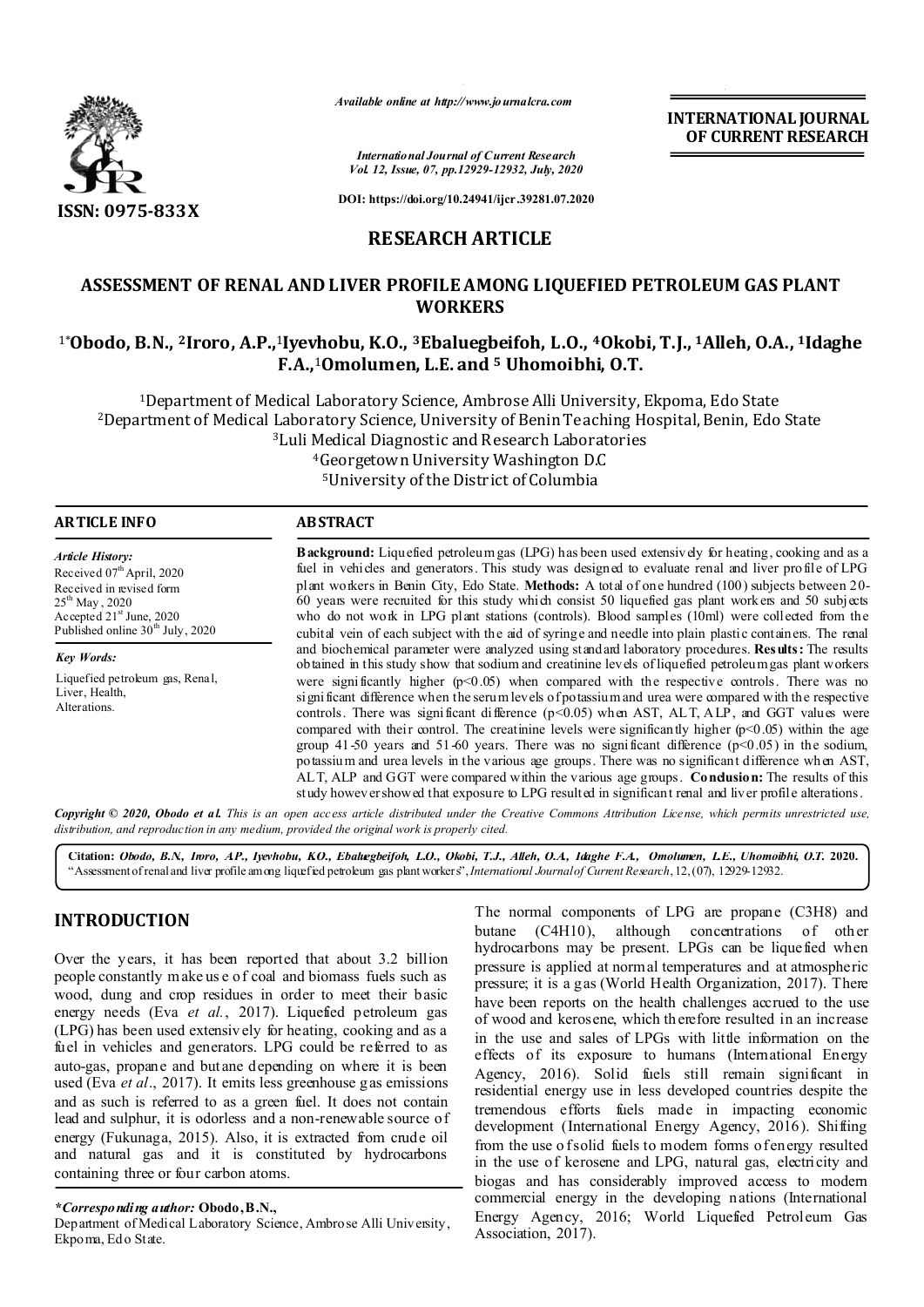The use of LPGs represents the transition into the use of modern fuels which automatically replaces the use of traditional fuels (Kojima, 2011). LPG is regarded as the major fuel for residential cooking in areas not accessible to natural gas and however could be the fuel of choice for many household even when natural gas is available (Fukunaga, 2015; World Liquefied Petroleum Gas Association, 2017). The availability and use of LPG is dependent on the income, price availability, reliability of supply, prices of other fuels, acquisition costs of LPG cylinders and stoves, fears about safety, unfamiliarity with cooking with LP Gas, lack of knowledge about the harm caused by smoke from solid fuels burned in traditional stoves and cultural preferences (Kojima, 2011). LPG as many would suggest has played a positive role in providing sustainable environmental challenges to the problem related to the scarcity of wood as fuel in households (Fukunaga, 2015). However, there is growing concern over the use of LPG among individuals who constantly inhale this substance with a reported signi ficant higher disease burden (Sugie, 2014). This concern therefore sets this research in motion to investigate the effects of LPG on renal and liver profile of LPG plant workers.

# **MATERILA AND METHODS**

**Research Protocol:** A comparative cross-sectional study was conducted on LPG plant workers in Benin City, Edo State, Nigeria, from August 1, to December 31, 2019 in which workers exposed to LPG were compared with those that are not exposed to LPG (controls). The LPG gas plant workers were all males who work between 8am to 2pm and from 2pm-8pm daily. T he LPG plant workers were interviewed and blood samples were collected twice daily in the Manager's office at 12pm and 4pm daily when there were high chances of minimal work load. The control groups were interviewed, examined with no underlying and visible symptoms of any ailment before collection of blood samples. Also questionnaires were used to collect the information on age and general health status.

**Study Population:** A total of one hundred (100) subjects between 20-60 years were recruited for this study which consist of fifty  $(50)$  g as plant workers and fifty  $(50)$  non LPG plant workers which served as the control.

**Inclusion and Exclusion Criteria:** Apparently healthy LPG plant workers and controls with no underlying illness or symptoms were recruited for this study. Subjects who are not within 20-60 years, and have underlying illness or symptoms were excluded from this study.

**Ethical Approval:** Ethical approval was obtained from the University Research and Ethics Committee. Also, informed consent was also obtained from the subjects after explaining the purpose of the study to them.

**Sample Collection:** Blood samples (10ml) were collected from the cubital vein of each subject with the aid of syringe and needle into plain plastic containers. The blood sample in the plain containers was centrifuged at 3000rpm for 10 minutes and serum immediately separated from the cells into plain containers with labels corresponding to initial blood sample bottle. The serum samples were stored frozen at  $-70^{\circ}$ C until the time for analysis.

Sample Analysis: The samples obtained from the LPG plant workers and controls was analyzed for activities of liver enzymes (aspartate aminotransferase (AST), alanine aminotrans ferase (ALT), alkaline phosphatase (ALP) and gamma glutamyl transferase (GGT) and renal function (creatinine, urea, potassium and sodium) (Reitman, 1957; Fabiny, 1971; Rec, 1972).The sera obtained were used to estimate AST, ALT, ALP, GGT, creatinine, urea, sodium and potassium using commercially available reagent kits, standard protocols and equipments.

**Statistical Analysis:** The results obtained in this study were analyzed statistically and the mean and standard deviation values calculated in each case. The Student t-test and Analysis of Variance (ANOVA) statistical methods were employed for comparison using a computer p rogramme (SPSS) for window release 21.0. A p- value equal or less than 0.05 ( $P \le 0.05$ ) were considered statistically significant at 95% confidence level.

## **RESULTS**

The results obtained in this study show that sodium (144.66  $\pm$ 5.60 mmol $\ell$ ) and creatinine  $(0.71 \pm 0.17 \text{ mg/dl})$  levels of liquefied petroleum gas plant workers were signi ficantly higher  $(p<0.05)$  when compared with the respective control  $(141.76 \pm 5.60 \text{ mmol/l})$  and  $(0.64 \pm 0.20 \text{ mg/dl})$ . There was no significant difference wh en the serum levels of potassium and urea were compared with the respective controls (Table 1). The results obtained showed that there was signi ficant difference (p<0.05) when AST (12.76  $\pm$  4.22 U/L), ALT (6.48  $\pm$  3.34 U/L), ALP,  $(30.40 \pm 7.71 \text{ U/L})$  and GGT  $(96.03 \pm 73.74 \text{ U/L})$ values were compared with the respective control,  $(7.00 \pm 3.18)$ U/L),  $(4.72 \pm 2.46 \text{ U/L})$ ,  $(23.58 \pm 7.61 \text{ U/L})$  and  $(49.89 \pm 1.61 \text{ U/L})$ 38.51 U/L) (Table 2).

The results showed that serum sodium, potassium and urea were not statistically significant  $((p>0.05))$  within the age groups while the serum levels of creatinine were statistically significant ( $p<0.05$ ) within the age groups of 41-50 years and 51-60 years (Table 3). The results also showed that there was no significant difference when AST, ALT, ALP and GGT were compared within the various age groups. However, AST and GGT levels were higher in the age group 20-30 years. ALT values were higher in the age group 31-40 years while ALP values were found to be higher with the age group 51-60 years (Table 4).

# **DISCUSSION**

LPG having being regarded as a mixture o fhydrocarbon gases used as fuel in vehicles and cooking appliances in homes (Prasad et al., 2017). T here has not been much serious health issues reported with the use and abuse o f LPG, however, there is high risk involved in workers who majorly deal with packaging and filling large quantities of LPGs. Hence this study was carried out to determine the effects o f LPG on LPG plant workers by considering basic biochemical parameters.

This study showed that sodium and creatinine levels were significantly higher in LPG plant workers, while the level of potassium and urea were not significantly different, though the values tend to vary in LPG plant workers when comp ared with the controls. This observation is in line with the work of Sirdah *et al*., (2013) where a similar trend of result was reported.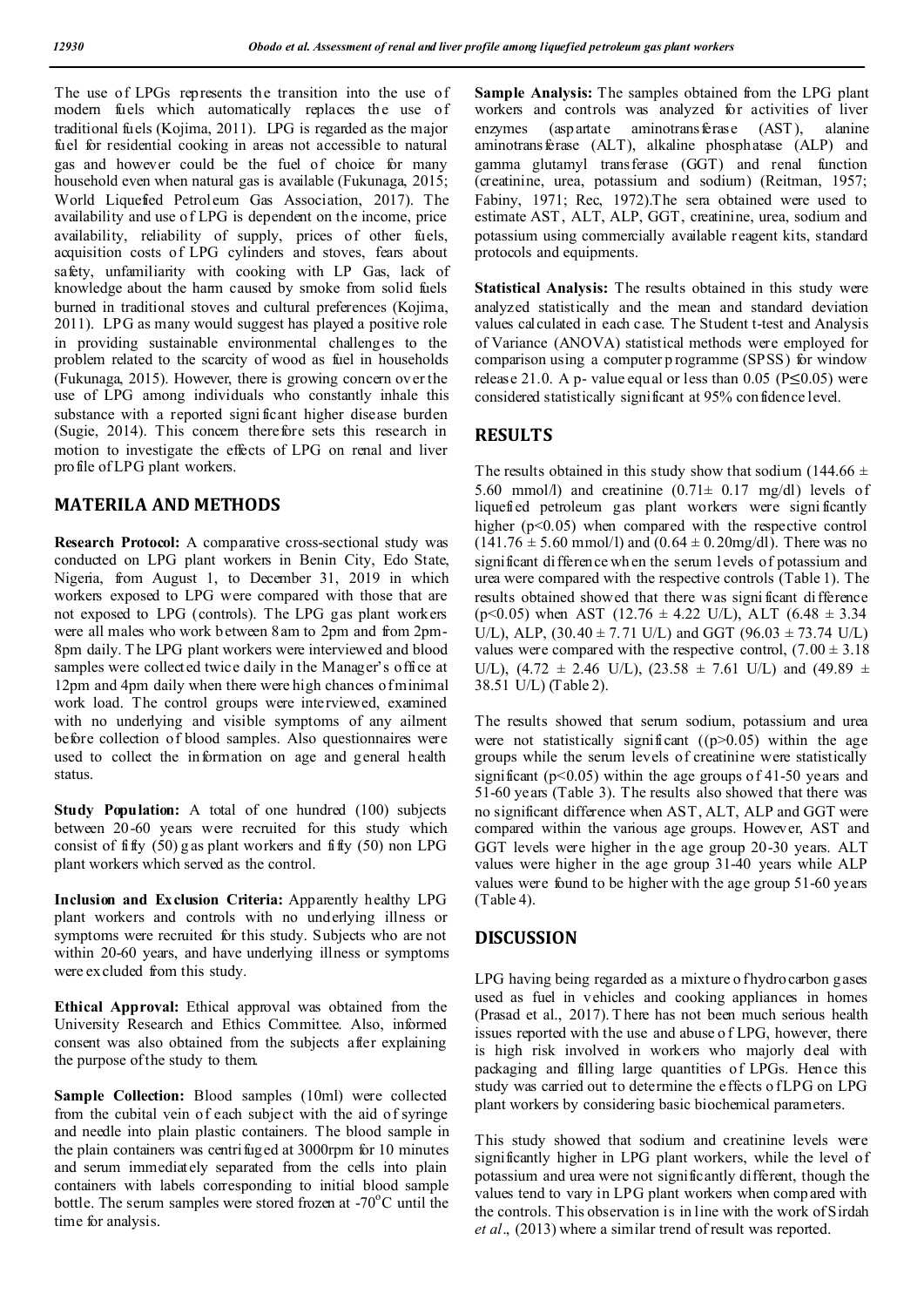#### **Table 1: Renal function of Liquefied Petroleum Gas Plant Workers with the controls**

| Parameters           | Control (n=50)   | Subjects $(n=50)$ | t-value | P-value | Remark |
|----------------------|------------------|-------------------|---------|---------|--------|
| Sodium (mm ol/l)     | 141.76±5.60      | 144.66±5.60       | 3.663   | 0.001   |        |
| Potassium (mmol/l)   | $4.09 \pm 0.40$  | $4.02\pm0.45$     | 1.173   | 0.246   | NS     |
| Urea $(mg/dl)$       | $27.42 \pm 8.41$ | $28.16\pm7.15$    | 0.732   | 0.468   | NS     |
| Creatinine $(mg/dl)$ | $0.64 \pm 0.20$  | $0.71 \pm 0.17$   | 3.141   | 0.001   |        |

Key: n=Sample Size, S: Significant, NS: Not significant.

#### **Table 2: Liver Function of Liquefied Petroleum Gas Plant Workers with the Controls**

| Parameters (U/L) | Control $(n=50)$  | Subjects $(n=50)$ | t-value | P-value | Remark |
|------------------|-------------------|-------------------|---------|---------|--------|
| AST              | $7.00 \pm 3.18$   | $12.76 \pm 4.22$  | 9.649   | 0.000   |        |
| ALT              | $4.72 \pm 2.46$   | $6.48\pm3.34$     | 3.727   | 0.001   |        |
| ALP              | $23.58 \pm 7.61$  | $30.40 \pm 7.71$  | 6.258   | 0.000   |        |
| $_{\rm GGT}$     | $49.89 \pm 38.51$ | $96.03 \pm 73.74$ | 4.424   | 0.000   | ت      |

Key: n=Sample Size, S: Significant, NS: Not significant, AST: Aspartate amino transferase, ALT: Alanine amino transferase, ALP: Alkaline phosphatase, GGT: Gamma glutamyl transferase.

#### **Table 3: Age comparison of renal function of Liquefied Petroleum Gas Plant Workers**

| Parameters         | 20-30 $\text{vrs}$ (n=25)      | 31-40 vrs $(n=17)$        | 41-50 yrs $(n=05)$            | 51-60 $vrs(n=03)$              | F-value | P-value |
|--------------------|--------------------------------|---------------------------|-------------------------------|--------------------------------|---------|---------|
| Sodium $(mmol/l)$  | $145.04 \pm 6.07$ <sup>a</sup> | $143.18 \pm 5.05^{\circ}$ | $149.00\pm4.06^{\circ}$       | $142.67 \pm 3.79$ <sup>a</sup> | 1.625   | 0.196   |
| Potassium (mmol/l) | $3.93 \pm 0.43^{\circ}$        | $4.14 \pm 0.50^a$         | 4.12 $\pm$ 0.44 <sup>a</sup>  | $3.87 \pm 0.12^{\circ}$        | 0.972   | 0.414   |
| Urea (mg/dl)       | $29.04\pm6.74^{\circ}$         | $25.82 \pm 7.50^{\circ}$  | $28.60 \pm 6.77$ <sup>a</sup> | $33.33 \pm 8.33^a$             | .282    | 0.292   |
| Creatinine (mg/dl) | $0.66 \pm 0.11^a$              | $0.70 \pm 0.18^a$         | $0.94\pm0.15^{\circ}$         | $0.83 \pm 0.23^{ab}$           | 5.601   | 0.002   |

Key: Values in a row with a different superscript are significantly different at  $p<0.05$ ; n=Sample Size, P<0.05: Significant, P>0.05: Not significant.

|  |  |  | Table 4: Age comparison of liver function of Liquefied Petroleum G as Plant Workers |  |  |
|--|--|--|-------------------------------------------------------------------------------------|--|--|
|  |  |  |                                                                                     |  |  |

| Parameters $(U/L)$ | 20-30 $\text{vrs}$ (n=25) | 31-40 $vrs(n=17)$           | 41-50 yrs $(n=05)$           | 51-60 $vrs(n=03)$             | F-value | P-value |
|--------------------|---------------------------|-----------------------------|------------------------------|-------------------------------|---------|---------|
| AST                | $13.44 \pm 3.71^{\circ}$  | $13.06\pm4.62^{\mathrm{a}}$ | $8.80 \pm 2.77$ <sup>b</sup> | $12.00\pm6.25^{ab}$           | .833    | 0.154   |
| ALT                | $6.32 \pm 3.50^{\circ}$   | $7.12 \pm 3.50^a$           | $5.80 \pm 2.77$ <sup>a</sup> | $5.33 \pm 2.52^{\text{a}}$    | 0.397   | 0.755   |
| ALP                | $29.68 \pm 8.05^{\circ}$  | $31.29 \pm 7.01^{\circ}$    | $27.20 \pm 8.76^{\circ}$     | $36.67 \pm 5.77$ <sup>a</sup> | .105    | 0.292   |
| GGT                | $11.07 \pm 89.43^{\circ}$ | $89.73 \pm 55.73^{\circ}$   | $47.54 \pm 20.41^a$          | $87.20 \pm 51.03^{\circ}$     | l.132   | 0.346   |
|                    |                           |                             |                              |                               |         |         |

Key: Values in a row with a different superscript are significantly different at p<0.05; n=Sample Size, P<0.05; Significant, P>0.05; Not significant, AST; Aspartate amino transferase, ALT: Alanine amino transferase, ALP: Alkaline phosphatase, GGT: Gamma glutamyl transferase.

On the contrary, this observation is not in agreement with the study of Viau (2012), who did not find significant effects on kidney function markers of refinery workers who were occupationally exposed to hydrocarbons, the major component of natu ral or LPG gas. When the population was separated into age groups, the findings showed that in all age groups, the mean valu es of Sodium, potassium, urea and creatinine varied across the age group. But however, there was significant increase in serum creatinine levels within the age group 41-50 years and 51-60 years. These observations in serum sodium, creatinine, urea and creatinine as regards the variations in the age groups and years of exposure were consistent with the findings o f Ezejio for *et al*., (2014).

The liver is involved in maintaining and regulating homeostasis and further plays a vital role in biochemical pathways necessary for growth and development (Ward, 1999). Hence, the maintenance of a healthy and functional liver is vital for the overall wellbeing of an individual. This study showed that the levels of AST, ALT, ALP and GGT were signi ficantly higher in LPG plant workers when compared with the controls. T his observation is in line with the work o f **Ezejio for** *et al.*, (2014) where a similar trend of result was obtained. Other reports showed that long-term exposure to coke oven emissions increased the risk of liver dysfunction (Hu, 2010), while Wu (2012) and Ch en (2006) explored the dose–response relationship between exposure to natural gas emissions in coke oven workers and reported a significant elevation of some liver enzymes in these workers that may have been related to their exposure to natural gas.

Abnormal liver functions with neurological symptoms were reported in individuals who had accidental inhalation of natural gas containing propane and butane (Pyatt, 1998). In addition, there are reports on the hepatotoxic and nephrotoxic effect of kerosene and petrol contaminated diets in Wistar albino rats (Patrick-Iwuanynwu, 2014) and this collaborates with the findings in this study. When the population was separated into age groups the findings showed that in all age groups, the mean values of AST, ALT, ALP and GGT varied across the age group. However, there was an increase in AST and GGT levels within the age group 20-30 years, ALT within 31-40 years and ALP within 51-60 years. This corroborates the reports of Mayne (1998) and Balisteri and Shaw (1999). Furthermore, the fact that there was consistently significant increase in values of liver enzymes clearly points to the existence of certain conditions among the LPG plant workers that does not obtain among the non LPG plant workers. Marked increase of the enzymes (10 to 100 times the upper limit of adult reference range) may be caused by circulatory failure with 'shock' and hypoxia, myocardial infarction (particularly for AST) and acute viral or toxic hepatitis, while moderate increase may be caused by Cirrhosis and– Malignant infiltration of the liver. GGT is an enzyme that transfers gamma-glutamyl functional groups. It is found in many tissues, the most notable one being the liver, and has signi ficance in medicine as a diagnostic marker (Tate and Meister, 2005). Hence the significant increase in GGT level clearly points to the existence of liver dysfunction among LPG plant workers.